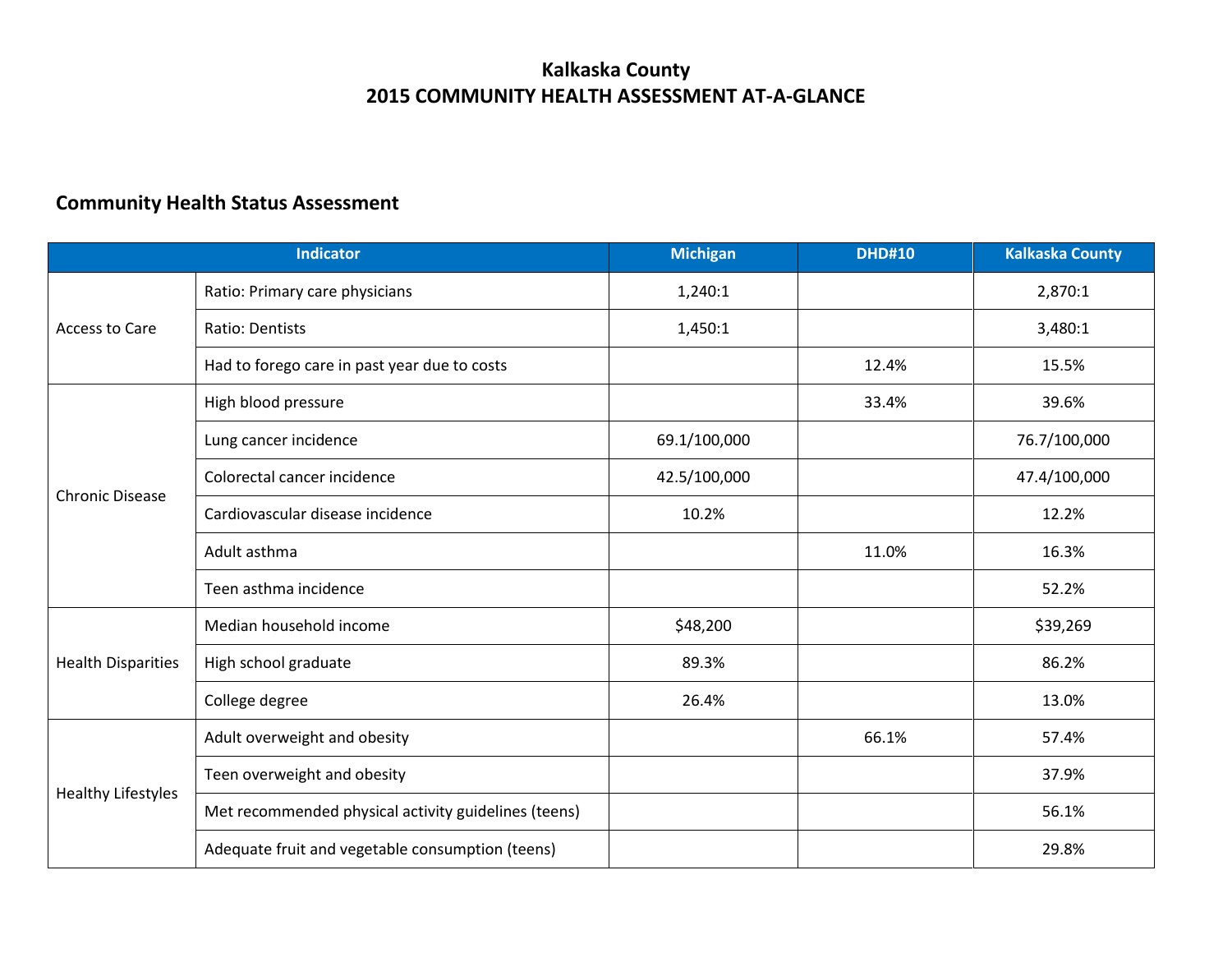| Maternal / Child | Smoked during pregnancy                             | 18.3%      |       | 36.3%      |
|------------------|-----------------------------------------------------|------------|-------|------------|
|                  | Teen pregnancy                                      | 38.3/1,000 |       | 42.4/1,000 |
| Mental Health    | Poor mental health in past 14 days                  |            | 12.1% | 19.5%      |
|                  | Ratio: Mental health providers                      | 450:1      |       | 2,480:1    |
| Substance Abuse  | Heavy drinker                                       |            | 7.7%  | 9.2%       |
|                  | Binge drinking                                      |            | 16.0% | 17.4%      |
|                  | Binge drinking in past 30 days - teens              |            |       | 14.0%      |
|                  | Marijuana use in past 30 days - teens               |            |       | 12.2%      |
| Tobacco          | Smoking - adults                                    |            | 29.1% | 39.0%      |
|                  | Cigarette use in past 30 days - teens               |            |       | 16.7%      |
|                  | Exposed to second-hand smoke in past 7 days (teens) |            |       | 62.0%      |

Sources: District Health Department #10, US Census Bureau, Michigan Department of Health and Human Services, Michigan Profile for Healthy Youth, County Health Rankings.

## **Key Surveys Results**

| <b>QUESTION</b>                                                      | <b>Kalkaska County Health Survey</b>                                   |  |  |
|----------------------------------------------------------------------|------------------------------------------------------------------------|--|--|
|                                                                      | $n = 178$                                                              |  |  |
|                                                                      | Access to health care                                                  |  |  |
| What are the top three factors that define a                         | Access to affordable healthy foods                                     |  |  |
| "healthy community"?                                                 | Adequate income<br>3.                                                  |  |  |
|                                                                      | Access to physical activity opportunities<br>4.                        |  |  |
|                                                                      | Strong family life<br>5.                                               |  |  |
|                                                                      | Substance abuse issues                                                 |  |  |
|                                                                      | Overweight and obesity                                                 |  |  |
| What are the top three health problems in<br><b>Kalkaska County?</b> | Lack of physical activity<br>3.                                        |  |  |
|                                                                      | Affordable housing<br>4.                                               |  |  |
|                                                                      | Chronic diseases (heart disease, cancer, diabetes, COPD, stroke)<br>5. |  |  |